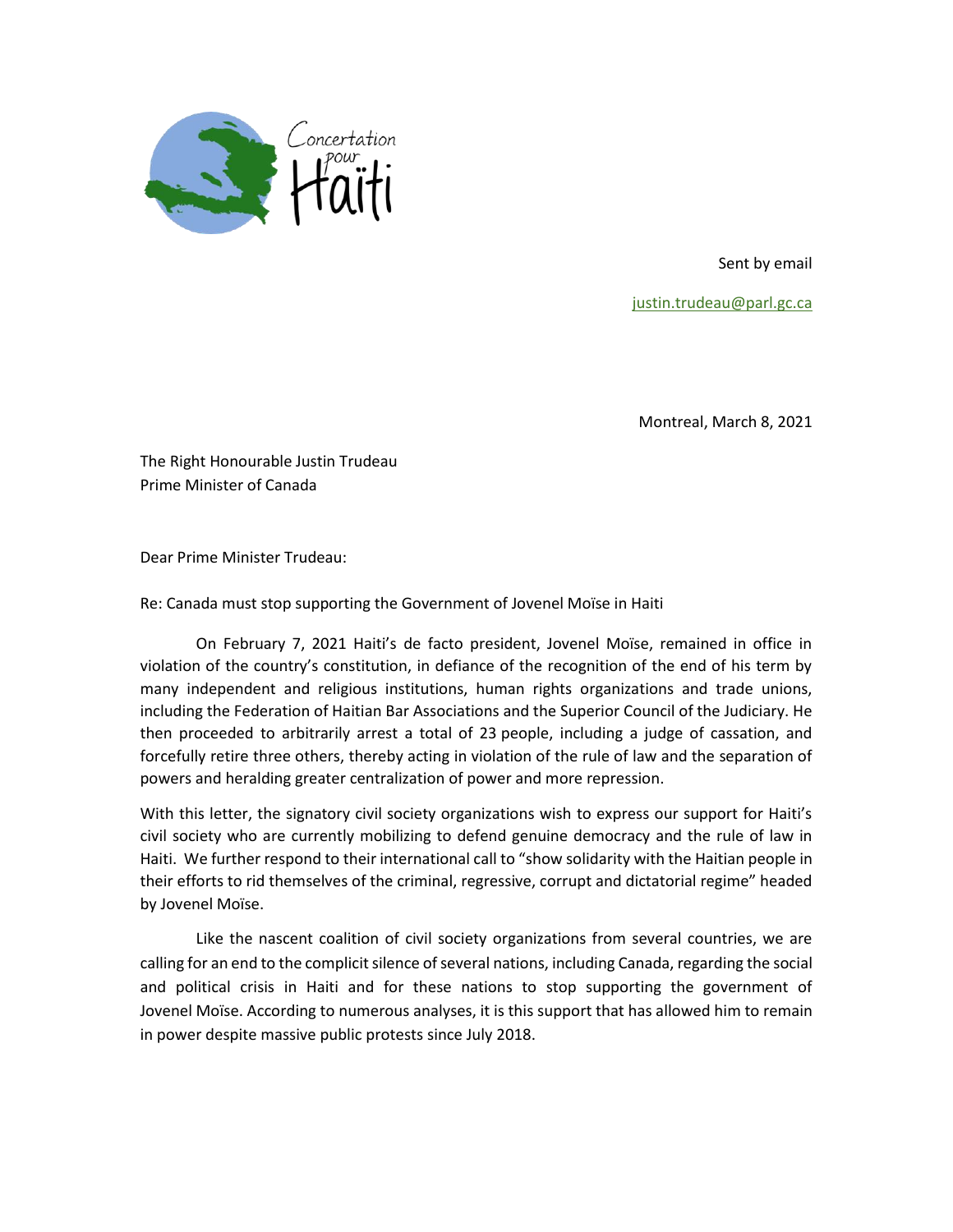Respect for the rights of the Haitian people and an end to impunity and the violence that undermines democratic practices requires respect for the Haitian people's right to selfdetermination and an end to external interference in this democratic transition process. The UN High Commissioner's report dated January 19, 2020 highlighted the flagrant violations of the Constitution and human rights in Haiti by the government of Jovenel Moïse, stating [TRANSLATION] "an epidemic of daily kidnappings, sometimes by the dozens, pupils from public and private schools being kidnapped for ransom, girls being raped. At the same time, armed gang leaders operate under police protection, and victims who denounce these crimes are repressed and sprayed with tear gas."<sup>1</sup>

As signatory civil society organizations we urgently request that:

1. The nations involved, through the United Nations Integrated Office in Haiti (BINUH), the OAS and embassies, stop supporting the criminal and unconstitutional regime of Jovenel Moïse and respect the Haitian people's right to self-determination;

2. Canada, a key member of the Core Group, cease its support to the Moïse Government, as it has been increasingly decried and denounced for its involvement in massacres and violence aimed at establishing a climate of terror, removing the opposition and preventing the emergence of a real transition;

3. Canada must cease all forms of support for the illegitimate electoral process and the constitutional reform project that the government wants to put in place, because the process does not respect the standards of independence required to establish a government's legitimacy. The presidency, having failed to organize the legislative elections provided under the Constitution, now governs by decree, holding all powers alone;

4. Canada and international institutions consider transitional alternatives, without external interference, proposed by the various sectors of the opposition and civil society instead of blindly supporting the government of Jovenel Moïse. The establishment of a transitional government was supposed to take place as of February 7, 2021, the date on which the Constitution formally stipulates the end of the president's term. A new government, accompanied by a transitional body, should hold office for at least two years. In addition, it would be established according to a specific institutional procedure, determined in a concerted manner within civil society and the opposition, which would ensure its limited term and its independence. The goal is to work toward the adoption of a new constitution in accordance with the wishes of the Haitian people, to prepare new elections, to adopt a plan to alleviate the population's misery, to restore order in the public administration and to reinstate the judicial system.

<sup>&</sup>lt;sup>1</sup> Laënnec Hurbon. [https://blogs.mediapart.fr/laennec-hurbon/blog/310121/l-image-de-l-onu-et-la](https://blogs.mediapart.fr/laennec-hurbon/blog/310121/l-image-de-l-onu-et-la-democratie-en-haiti)[democratie-en-haiti](https://blogs.mediapart.fr/laennec-hurbon/blog/310121/l-image-de-l-onu-et-la-democratie-en-haiti)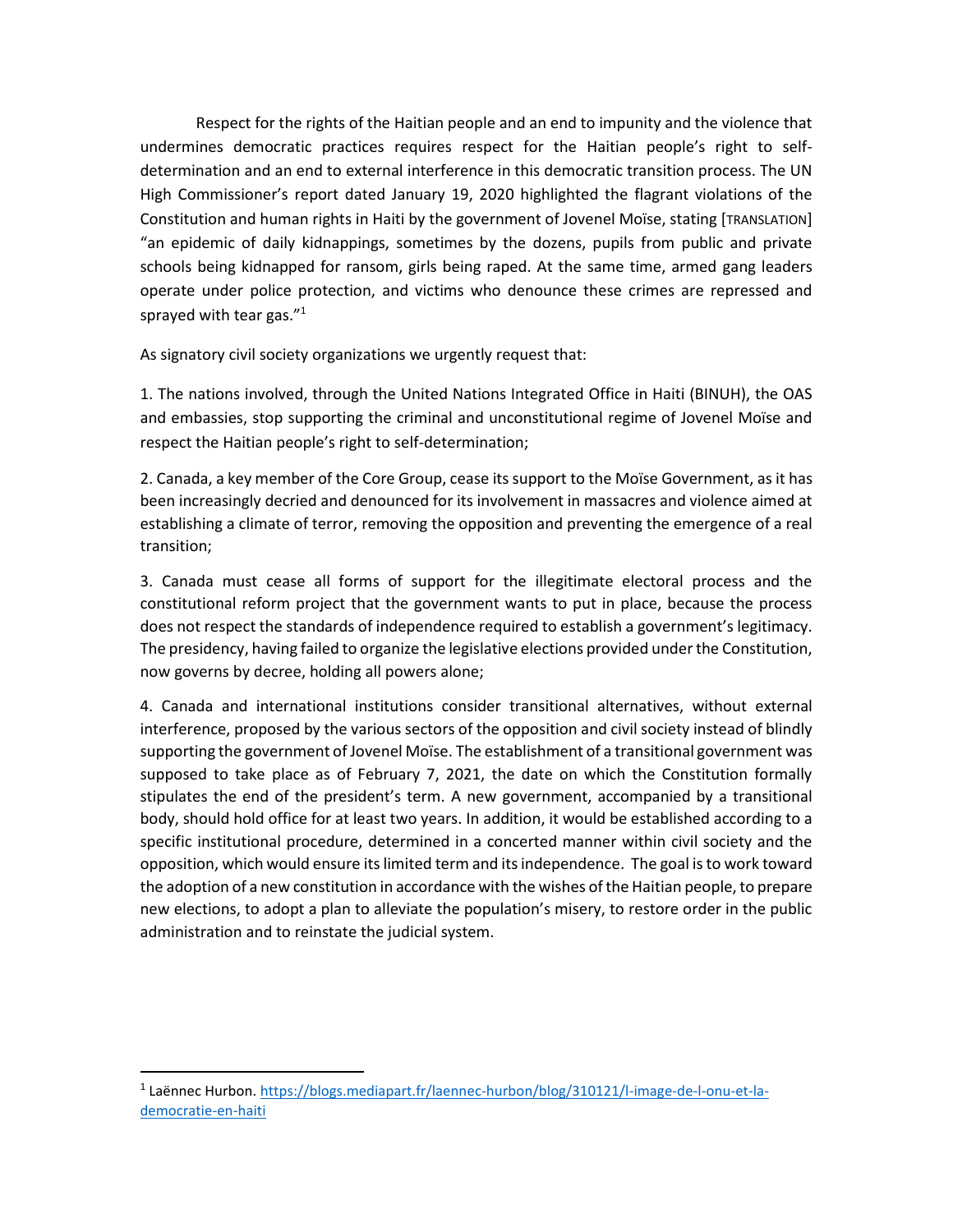We request a meeting with you to discuss the best ways to foster a democratic transition in Haiti, while respecting the country's sovereignty.

Sincerely,

The *Concertation pour Haïti*<sup>2</sup>

cc: The Honourable Marc Garneau Minister of Foreign Affairs [marc.garneau@parl.gc.ca](mailto:marc.garneau@parl.gc.ca)

## **This initiative is supported by:**

Public Service Alliance of Canada (PSAC)

Alliance du personnel professionnel et technique de la santé et des services sociaux du Québec (APTS)

Alternatives

Artisans de paix internationale

Association québécoise des organismes de coopération internationale (AQOCI)

Carrefour de solidarité internationale de Sherbrooke

Centrale des syndicats du Québec (CSQ)

Centre international de solidarité ouvrière (CISO)

Centre justice et foi

Clowns Sans Frontières

Comité de solidarité / Trois-Rivières

Confédération des syndicats nationaux (CSN)

<sup>2</sup> The *Concertation pour Haïti*, the initiators of this letter, are a coalition of Quebec civil society organizations working on the ground in Haiti and individuals whose work is to promote Canada's and Quebec's solidarity with the Haitian people.